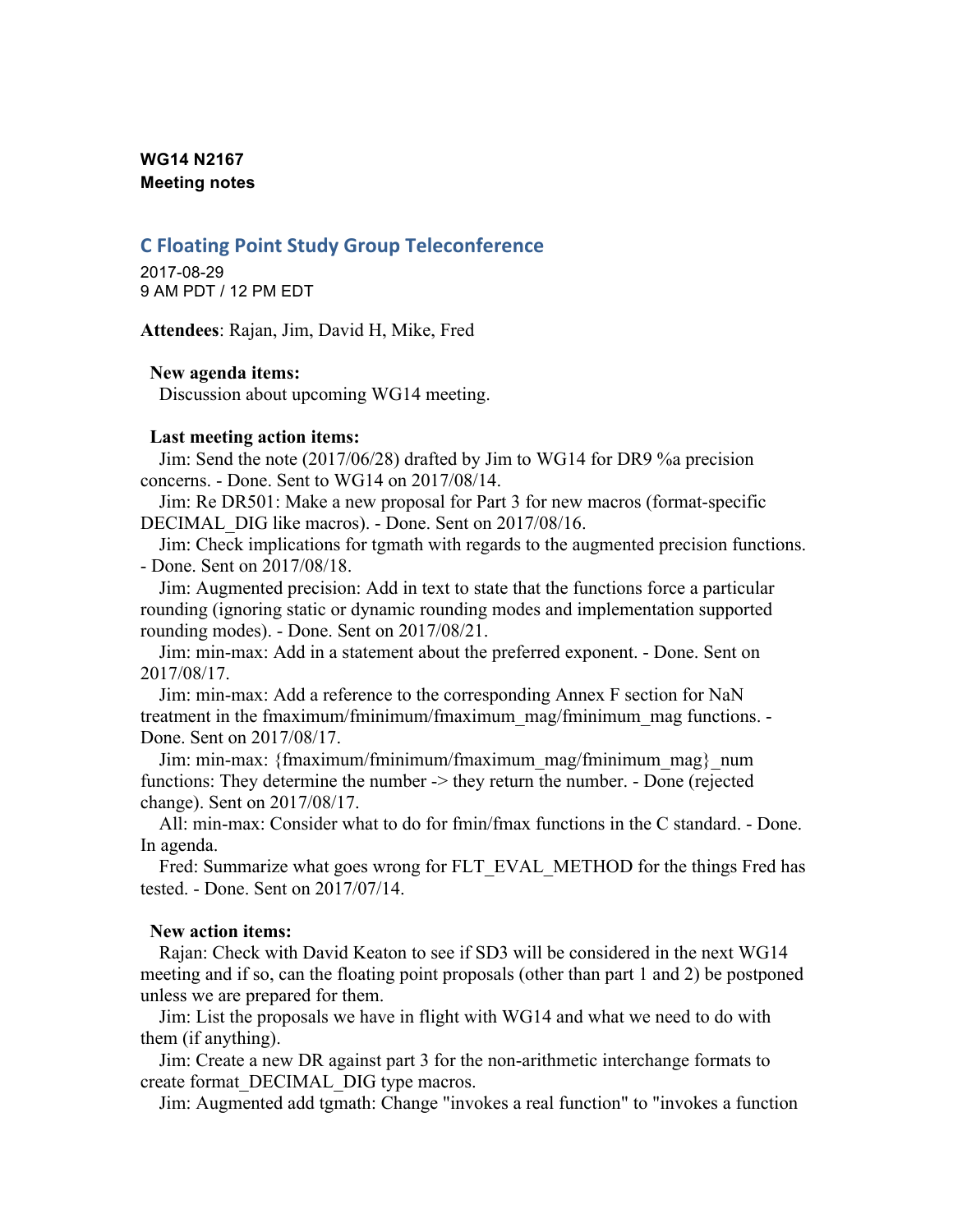returning a real type".

Jim: Augmented add: Create a proposal for the new augmented precision functions including tgmath for IEEE 2018 C binding.

Jim: Create a note to say the existing fmin/fmax functions may not correspond to the new IEEE 754:2018 f{min/max}\* functions in TS Part 1 as part of the 2018 binding update.

#### **Next Meetings:**

Tuesday September 26th, 2017, 12:00 EDT, 9:00 PDT Same teleconference number.

## **Discussion:**

IEEE 754 revision:

Some open issues still:

Payload functions wanted by some people. Late proposal.

Another set of augmented functions that round to nearest wanted by some people. Not suitable for reproducible summation. Did not seem to be too much support. For performance on some platforms.

C++ liaison: No update.

C2x proposals:

Nothing new to create.

\*Rajan: Check with David Keaton to see if SD3 will be considered in the next WG14 meeting and if so, can the floating point proposals (other than part 1 and 2) be postponed unless we are prepared for them.

\*Jim: List the proposals we have in flight with WG14.

#### DR<sub>s</sub>:

DR501 (http://wiki.edg.com/pub/CFP/WebHome/DR\_for\_macros\_for\_nonarith\_formats-

20170816.pdf?twiki\_redirect\_cache=f9e2368fc8345a340634aff44271c2ab):

Add to the existing set of DECIMAL DIG macros to apply to the new formats.

We thought DECIMAL DIG covered this, but it doesn't. With obsolescent of DECIMAL DIG, this is needed to cover that hole.

\*Create a new DR against part 3 for the non-arithmetic interchange formats to create format DECIMAL DIG type macros.

Binding for IEEE 754-2018:

Augmented add (http://wiki.edg.com/pub/CFP/WebHome/augop\_spec-20170817.pdf):

Change looks good.

Email on 2017/08/18: tgmath implications:

The second addition seems to be worded weirdly since the wording for the function returning a structure is talking about the return type instead of the type of the function